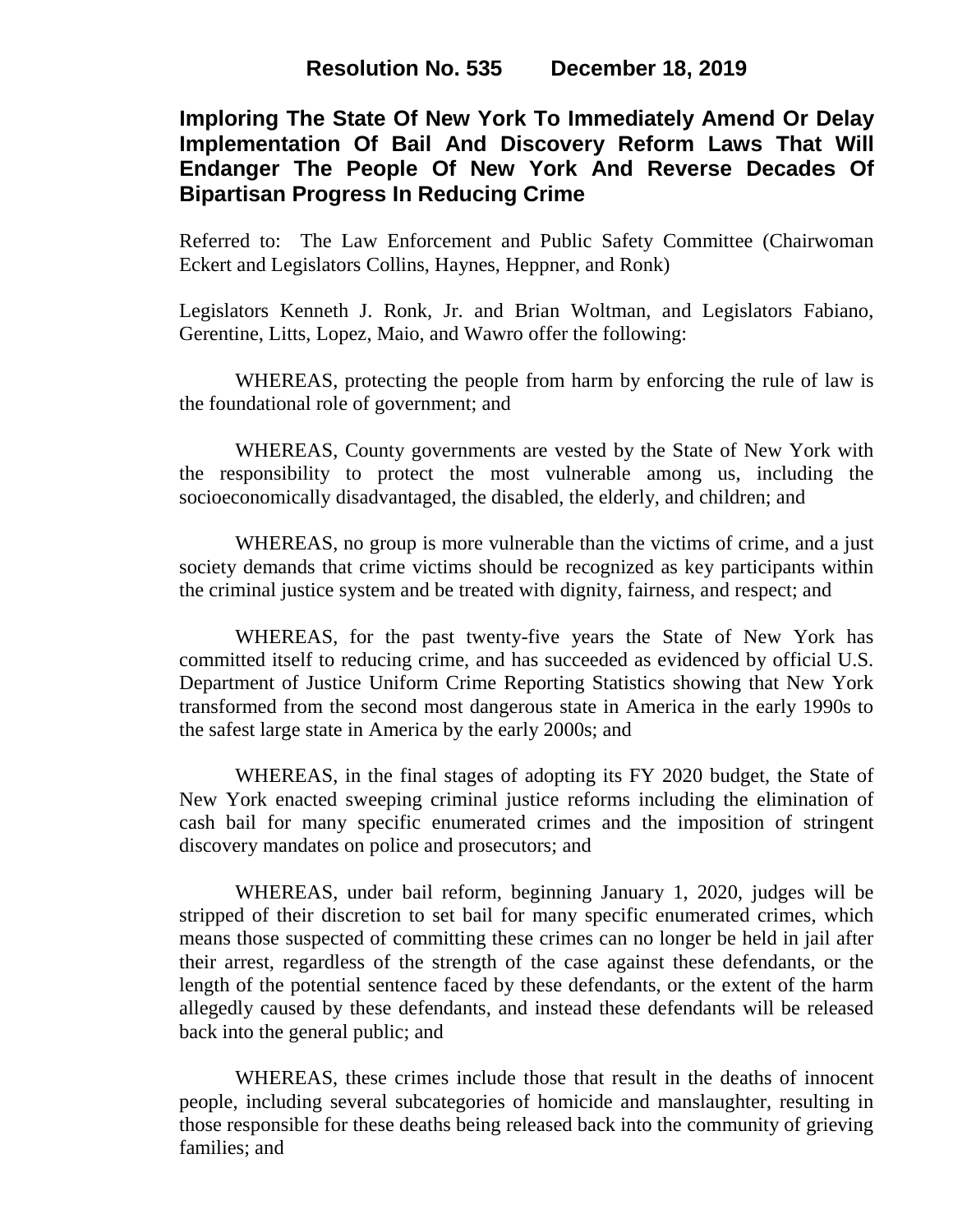#### **- Page 2 -**

### **Resolution No. 535 December 18, 2019**

# **Imploring The State Of New York To Immediately Amend Or Delay Implementation Of Bail And Discovery Reform Laws That Will Endanger The People Of New York And Reverse Decades Of Bipartisan Progress In Reducing Crime**

WHEREAS, these crimes include Making a Terroristic Threat and Money Laundering in Support of Terrorism in the Third and Fourth degree, resulting in those alleged to have supported terrorism in this manner, or who have threatened to commit acts of terrorism, being released immediately from police custody; and

WHEREAS, these crimes include Promoting an Obscene Sexual Performance by a Child; Possessing an Obscene Sexual Performance by a Child; Failure to Register as a Sex Offender; and Patronizing a Person for Prostitution in a School Zone, resulting in suspected child predators being released and returning into our community; and

WHEREAS, these crimes include Aggravated Assault Upon a Person Less than Eleven Years Old; Reckless Assault of a Child by a Daycare Provider; Criminal Sale of a Controlled Substance to a Child; Abandonment of a Child; and Criminal Possession of a Weapon on School Grounds, resulting in those suspected to have physically harmed or endangered children in this manner being free from custody; and

WHEREAS, these crimes include Female Genital Mutilation; Stalking in the Second Degree; and Aggravated Harassment, resulting in those suspected of violating victims in this manner being returned to the community of those victims; and

WHEREAS, these crimes include Endangering the Welfare of a Vulnerable Elderly Person or an Incompetent or Physically Disabled Person, resulting in the potential for further endangerment of seniors and these defenseless individuals; and

WHEREAS, these crimes include Aggravated Cruelty to Animals; Torturing Animals and Injuring Animals, resulting in the immediate release of those suspected of deliberately injuring, torturing and killing animals; and

WHEREAS, these crimes include Assault in the Third Degree, Aggravated Vehicular Assault, and other crimes of physical violence against people; and

WHEREAS, these crimes include Burglary of a Residence, resulting in the immediate release of these individuals back into the neighborhoods they are suspected of targeting; and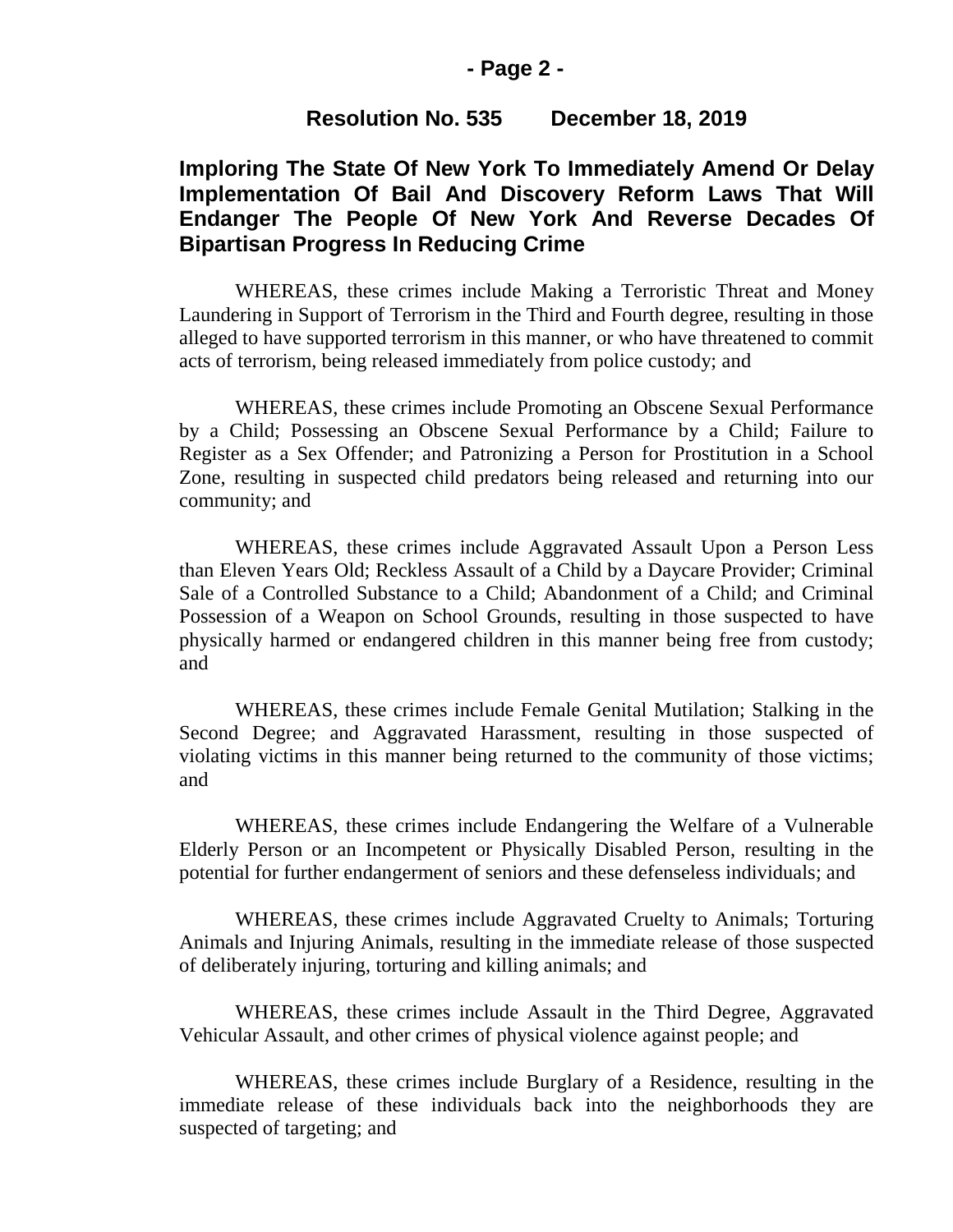#### **- Page 3 -**

### **Resolution No. 535 December 18, 2019**

# **Imploring The State Of New York To Immediately Amend Or Delay Implementation Of Bail And Discovery Reform Laws That Will Endanger The People Of New York And Reverse Decades Of Bipartisan Progress In Reducing Crime**

WHEREAS, these crimes include Bail Jumping and Unlawfully Fleeing a Police Officer in a Motor Vehicle, resulting in release on recognizance of the very individuals who have demonstrated a propensity to evade the law; and

WHEREAS, all of the offenders mentioned heretofore are at risk of not showing up for court, thereby placing a burden on public employees who, under this law, are required to send multiple court appearance reminders to these offenders, as well as police officers and District Attorneys who must commit resources to tracking and pursuing those who evade prosecution; and

WHEREAS, all offenders who are currently being held in custody for nonqualifying crimes including those mentioned heretofore will be eligible for release from custody on January 1, 2020; and

WHEREAS, the discovery mandates imposed by the State of New York will require police and District Attorneys, beginning January 1, 2020, to turn over voluminous trial-related materials to defense attorneys within 15 days, creating a mandate that will inevitably not be achieved in some cases and may result in the inability of the People to properly prosecute cases against criminal defendants; and

WHEREAS, the office of New York State's chief law enforcement officer, Attorney General Letitia James, testified at a state legislative hearing on October 28, 2019, that there will be implementation difficulties because prosecutors across the state lack the resources required to fully comply with discovery mandates; and

WHEREAS, the Attorney General's office further testified that their own office, which carries a limited criminal caseload, lacks resources required to fully comply with discovery mandates and consequently needs an additional \$10 million in state funding; and

WHEREAS, discovery reform will also result in an opportunity for defendants to gain access to crime scenes that may include a victim's residence, thereby giving defendants accused of burglaries, assaults, rapes and other crimes committed in victims' homes the right to return to those same homes; and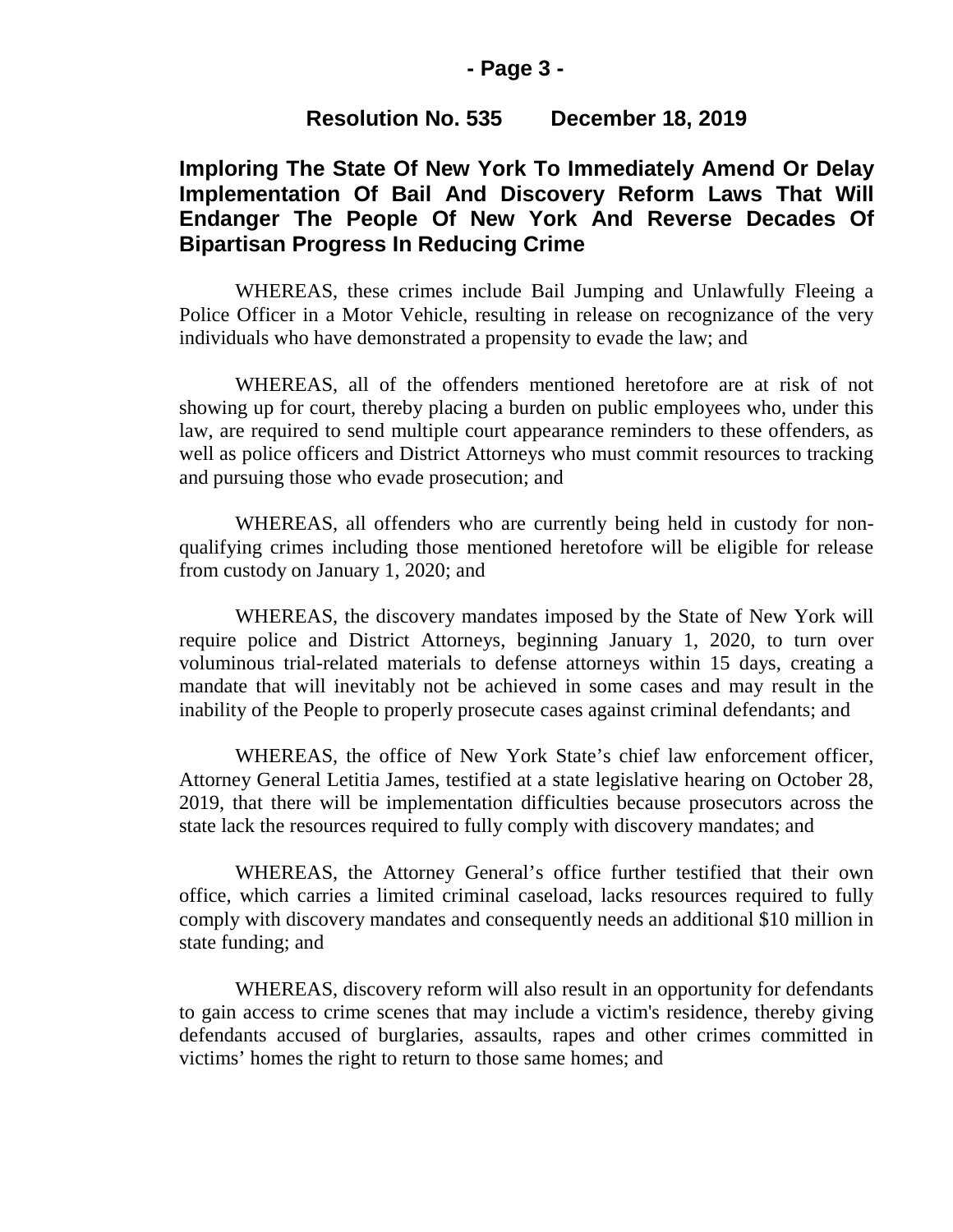#### **- Page 4 -**

### **Resolution No. 535 December 18, 2019**

# **Imploring The State Of New York To Immediately Amend Or Delay Implementation Of Bail And Discovery Reform Laws That Will Endanger The People Of New York And Reverse Decades Of Bipartisan Progress In Reducing Crime**

WHEREAS, the issues mentioned heretofore will undeniably impact past, present and future victims of crime in a negative manner, and in so doing, the bail and discovery reforms adopted by the State of New York will themselves further victimize these innocent individuals; and

WHEREAS, these bail and discovery laws, in their current form, represent a clear and present danger to society, will tilt the scales of justice in favor of suspected criminals and away from innocent crime victims, and risk reversing decades of bipartisan progress made by the State of New York in reducing crime; and

WHEREAS, the fundamental responsibility of governments to protect the vulnerable in society demands that the shortcomings of these laws be remedied prior to their effective date of January 1, 2020; now, therefore be it

RESOLVED, that the Ulster County Legislature hereby implores the State of New York to immediately amend or otherwise delay implementation of these laws by convening an emergency session of the State Legislature, or by emergency executive authority, or by any other means deemed possible by the State, and to do so before December 31, 2019; and, be it further

RESOLVED, that the following improvements to these laws be implemented as soon as possible:

1. Give judges the discretion to impose bail when appropriate for all of the crimes enumerated in this resolution;

2. Increase the discovery timeline from 15 days to a minimum of 45 days;

3. Phase in discovery reform by applying these new mandates only to misdemeanors effective January 1, 2020, and then to felonies effective January 1, 2021, and repeal the provision that makes the new discovery mandates applicable to violations of the Vehicle and Traffic Law;

4. Require that court appearance reminders are sent not only to defendants but also to the victims of their crimes; and

5. Extend appropriate dignity, fairness and respect to crime victims by soliciting input from victim advocate organizations and considering their suggestions for improving these laws, and be it further,